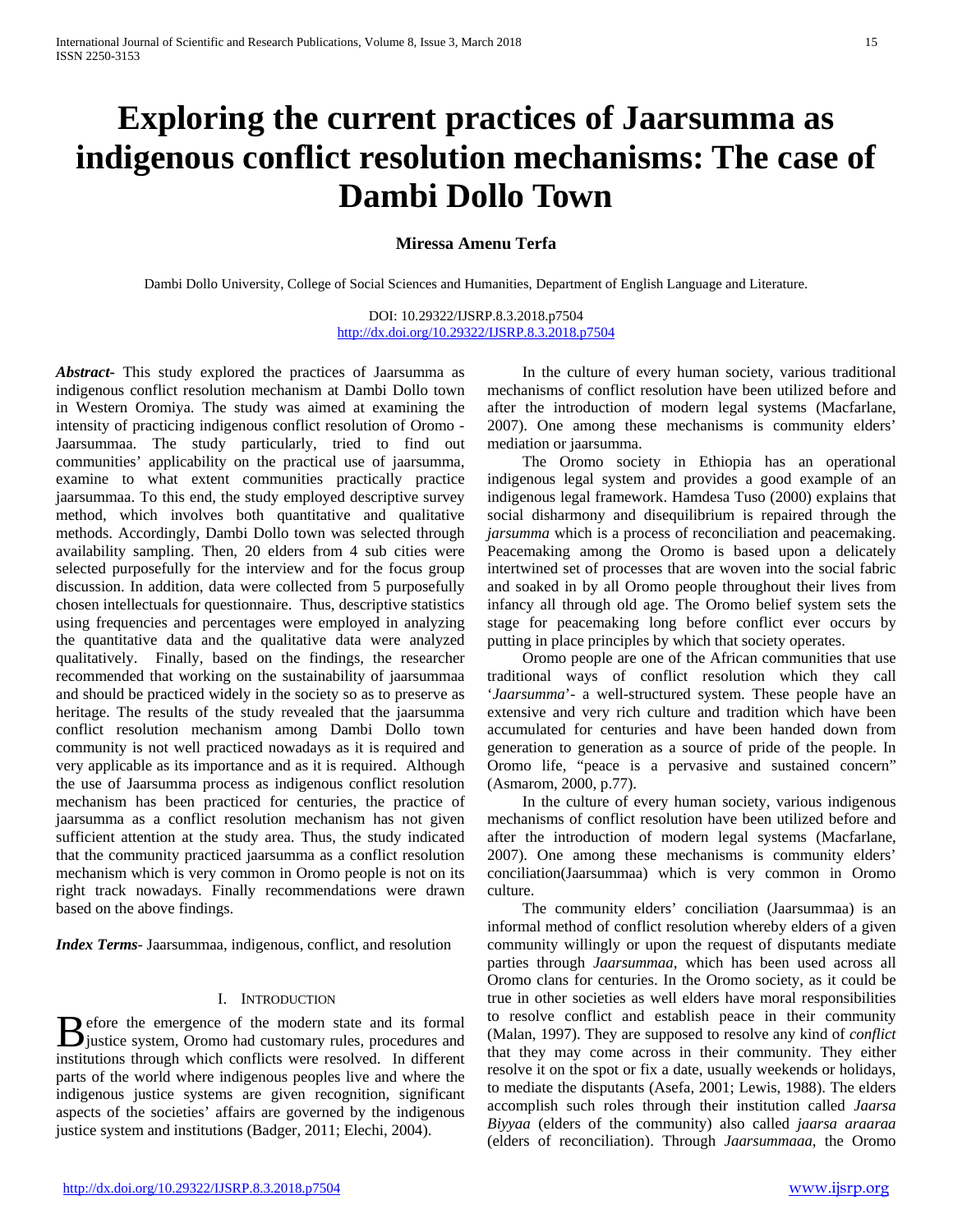people have resolved various types of interpersonal or intergroup conflicts including homicide (Araba and Berhanu, 2008; Mamo, 2006; Dejene, 2002).

 Conflict may nearly arise in any social setting. It is a phenomenon that is inevitable in all human society due to differences in interests, goals, values and aims among people Even if it is unavoidable in human society, traditional resolution mechanisms can contribute to the understanding of various norms, cultures and belief systems of a given society. In order to sustain social harmony, the Oromo resolve conflicts without any delay. Among the Oromo, *Jaarsumma* is an establishment that deals with all kinds of conflicts ranging from simple quarrels to the most serious criminal cases, even homicide.

 It is true that jaarsummaa is central to Oromo for hormonal life and is of paramount importance that has enabled to maintain social relations in which hatred and envy is not nurtured. Those who quarrel with each other have to make peace and a party that has caused loss or damage to the other would compensate *Jaarsumma* process as it existed today as a common and shared value among the Oromo Nation. Therefore, Jaarsummaa, a traditional mediation by community elders, is a common method of conflict resolution that has been used across all Oromo for centuries. Abera (2000) argues that indigenous conflict resolution institutions of different ethnic groups were the major body of law in Ethiopia for centuries.

 In light of this, the purpose of this study is to assess the current practices of Jaarsumma as indigenous conflict resolution mechanisms and possibly attempts to assess the processes of jaarsummaa mediating frequently practiced. And finally, conclusions and recommendations would be given on how often Jaarsumma is practiced as indigenous conflict resolution mechanisms should be practiced.

#### II. OBJECTIVE OF THE STUDY

## **General Objective**

 The general objective is to explore the current practices of Jaarsumma as indigenous conflict resolution mechanisms in Dambi Dollo town.

## **Specific Objectives**

- $\uparrow$  To assess the current status of jaarsummaa as indigenous conflict resolution mechanisms in Dambi Dollo town.
- $\pm$  To identify the importance of jaarsumma in resolving conflicts
- $\ddot{\phantom{1}}$  To point out the existing opportunities for the practice of jaarsummaa as indigenous conflict resolution mechanisms in Dambi Dollo.
- $\pm$  To explore the processes and procedures followed by jaarsa biyya institution.
- To make out the roles of Jaarsa arara in reconciliation between the conflicting parties

#### **Research Design**

 As the aim of this study is to assess the current practices of Jaarsumma as indigenous conflict resolution mechanisms, descriptive survey type of research was employed to assess how often the study area community practice Jaarsumma as indigenous conflict resolution mechanism and practically use in the daily life. The design of the research, source of data, sample of the population and sampling techniques, instruments and procedures of data collection, and method of data analysis are stated hereunder. Therefore, the research design was a mixed research design as it used both quantitative and qualitative tools to gather and analyze the data.

 The researcher employed interview, focus group discussion and document analysis to gather information from a sample of a population and analyze quantitatively and qualitatively.

### **Source of Data and Population of the Study**

 The sources of data were community elders, and expertise at Dambi Dollo town. Accordingly the populations of the study were therefore, 50 elders and 10 expertises from culture and tourism office.

### **Sample Size and Techniques**

 Since the target populations of the study were elders from selected sub cities of Dambi Dollo town who were well informed, having lived experiences and expertise from cultural and truism office who were accumulated knowledge on indigenous conflict resolution mechanisms (Jaarsumma) and having exposures regarding jaarsumma. Dambi Dollo town has four sub cities. Both community elders and expertise were purposefully selected for this research.

 Therefore, 50 of the total population of the study were taken as the population of the study. However, from these total study populations, the researcher has taken 50% of the participants and which means 25 of the participants were considered. Of these, 20 of them was community elders, 5 of them were expertise from culture and tourism office.

 The respondents were purposefully selected from the total population for the research. Since, the study needs knowledgeable participants on the research topic, the researcher decided to obtain ample information from them who were well informed and who have well experienced in indigenous conflict resolution mechanisms. Thus, purposive sampling technique is a sampling strategy that the researcher selected individuals and sites for study because they can purposefully inform an understanding of the research problem and central phenomenon in the study (Creswell, 2007). For this reason, the researcher determined to use purposive sampling techniques.

## **Study Population**

 The researcher decided to choose community elders and expertise from culture and tourism office for two reasons. The first reason is that the researcher believed that community elders have exposures for jaarsummaa and well informed about jaarsumma and the expertise too. The second reason is that the researcher didn't come across a study conducted on exploring the current practice of jaarsummaa as an indigenous conflict resolution mechanism in the specific research area- Dembi Dollo; therefore, the researcher felt that the study would fill a gap.

## III. RESULTS AND DISCUSSION

 This study aimed at assessing the extent to which Dambi Dollo town comminty practice jaarsumma as indigenous conflict resolution mechanism. To gather appropriate data for the study,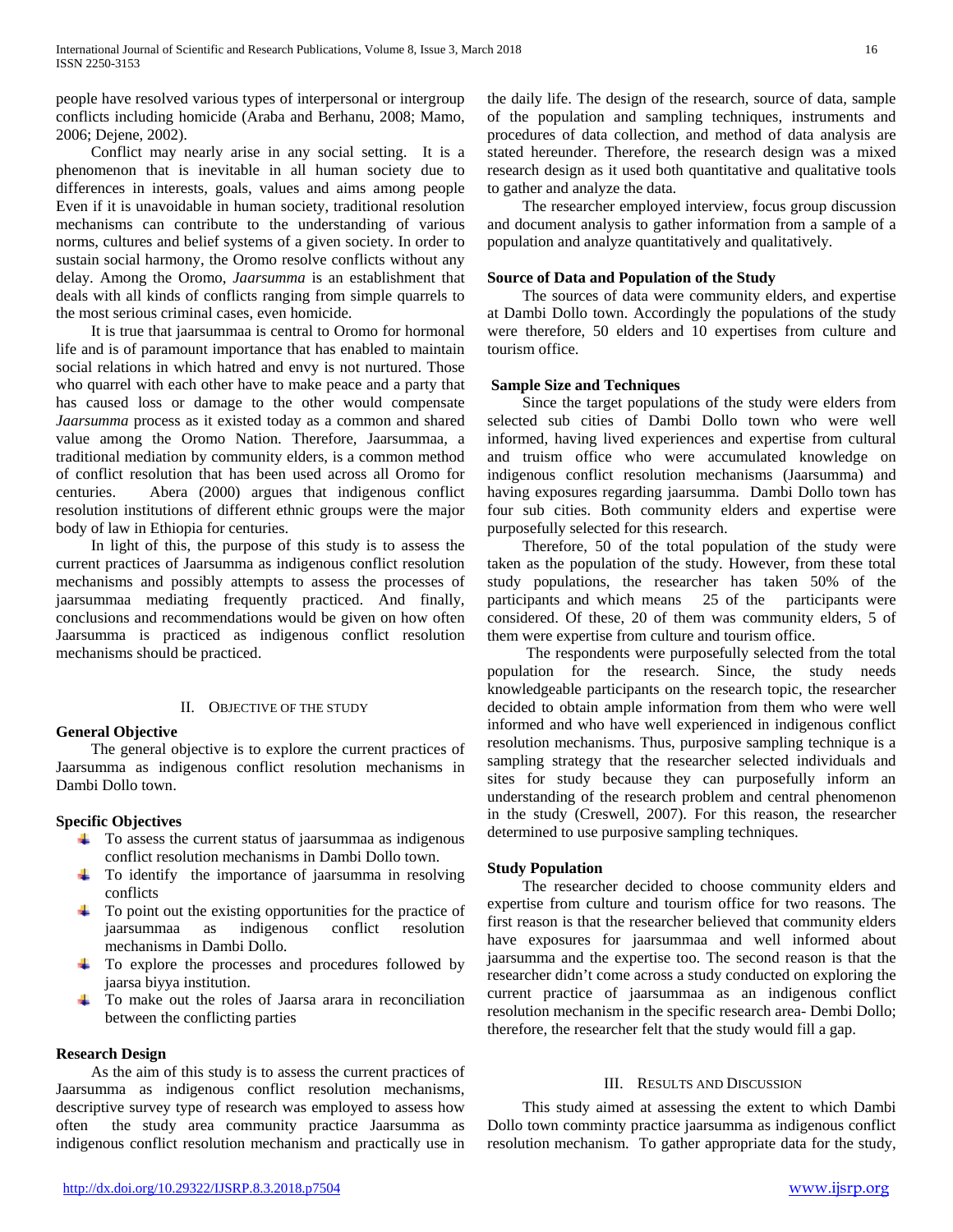interview, and questionnaire and focus group discussion were employed. Accordingly the results and discussions of elders' and expertises' responses, elders' practices of jaarsumma compared with the focus group discussion were assessed. Finally, the major findings that indicated the practice of jaarsumma among the community were discussed under this section respectively.

#### **Analysis of Data Obtained through Interview**

 Elders' responses about the practices of jaarsumma in the research area.

 There were twenty elders who participated in detailed interview. According to the data gathered from them, the very common indigenous mechanism of conflict resolution which is frequently used among the community is *jaarsummaa*. Because *Jaarsummaa* is an indigenous institution for resolving conflicts which is contributed by elders who have well experience of resolving conflicts trough jaarsumma.

 According to the data obtained from the participants although jaarsumma is commonly practiced among the community, most of people are rushed to the court or police immediately after they fall in to conflict for their cases rather than brining their case to jaarsumma.

 This could be confirmed with the focus group discussion under item I. According to the information from the focus group discussion, nowadays people brought their case to jaarsumma after the judge or court asked their willingness to resolve their case through jaarsumma. If the conflict parties agreed up on the judge idea, they nominate the jaarsa biyya while they are in the court or in front the judge. Then after, the jaarsumma can proceed to see their case.

 Regarding the interview questions item I, 'would you briefly explain the current status of jaarsummaa?' Even if jaarsummaa currently exists among the community, its status is neither in the disappearing stage nor function properly in the community. Because, according to the information gathered from key informants, the essence of jaarsummaa is not kept according to its originality. This may be the unnecessary interference of the government structure in the community may lead to the weakening jaarsumma's acceptance in the community.

 In line with this idea, they were asked 'would you list the importance of jaarsummaa conflict resolution mechanism please? All of them reported as cultural approaches to resolving disputes play a vital role in promoting peace and social order in communities. Cultural values and attitudes provide the basis for interaction and the norms by which individuals and communities live. The key purpose of indigenous institutions in conflict resolution is therefore to find appropriate solutions to the existing conflicts – solutions based on the values, norms, complexity and culture of the society, and accordingly of significance to the conflicting parties. Most important elements involved in such mechanisms are the traditions of forgiveness and of respect for elders because of their symbolic authority to enforce decisions and implement compensation.

 (DFDI,2004) is strengthened that some of the importance of indigenous conflict resolution, in contrast with the court litigation or formal way of conflict resolution are given as it has low cost, speed, accessibility, cultural relevance, and responsiveness to the poor people's concerns. Therefore, the chief importance of the jaarsummaa( mediation)are:

 The agreement which is that of the parties themselves, the dispute is quickly resolved without great stress and expenditure, the relationship between the parties is preserved, and the confidentiality is maintained.

 Generally, the *Jaarsummaa* institution is mainly characterized by the presence of local elders who are selected by virtue of their good reputation, their extensive and good knowledge of custom, precedent and *seera* (law) of the Oromo, their individual talent and experience in dealing with conflict, altruism, their good sense and willingness to give his time to reconcile the disputants and help solve their neighbors problems and restore the peace.

 Regarding item 3, 'Have you ever been involved in jaarsummaa conflict resolution mechanism in the surrounding area you are living in'? All of the respondents replied as they involved in jarsumma resolving conflict at different levels. This is also confirmed during focus group discussion.

 Concerning the procedures of jaarsa biyya, the interviewers asked the question "would you explain the procedures followed by jaarsa biyya institution"? All respondents explained as the procedure of *Jaarsa Biyyaa* institution is established greatly depends on the free will and agreement of the two conflicting parties as it is a voluntary institution. The parties have the right to choose their own *jaarsa* from their close relatives or people who know the parties very well.

 (Areba and Berhanu, 2008, p.170) argue that he *Jarsaa Biyyaa* institution is used to resolve conflicts between groups or individuals and it handles various cases. They could be from any members of the communities as long as they have the capacity to analyze the cases at hand carefully with the rest of *Jaarsa biyya*/elders. Thus, anyone involved in the conflict reconciliation (*Jaarsummaa*) process with *Jaarsa biyya* is collectively called *Jaarsa* regardless of the age he is in actual life.

 Concerning item 5 "what are the roles of jaarsa araara in jaarsummaa process"? The key informants explained as the term *jaarsa* and *aaraaraa*, means elder and reconciliation respectively. So, a person who plays the role of mediator at a given *aararaa* (reconciliation) proceedings even at his adulthood can be *jaarsa araaraa* regardless of his age.

 Therefore, the elders function as a court with broad and flexible powers to interpret evidence, impose judgments, and manage the process of reconciliation.

 Therefore, "nagaa and *araaraa*" (peace and conciliation) has no comparable with other conflict resolution mechanisms among the *Oromo society*. Thus, the indigenous conflict resolution process of *Jaarsummaa* through the mediators of *Jaarsolii Araara* is practiced among the Oromo is commonly known.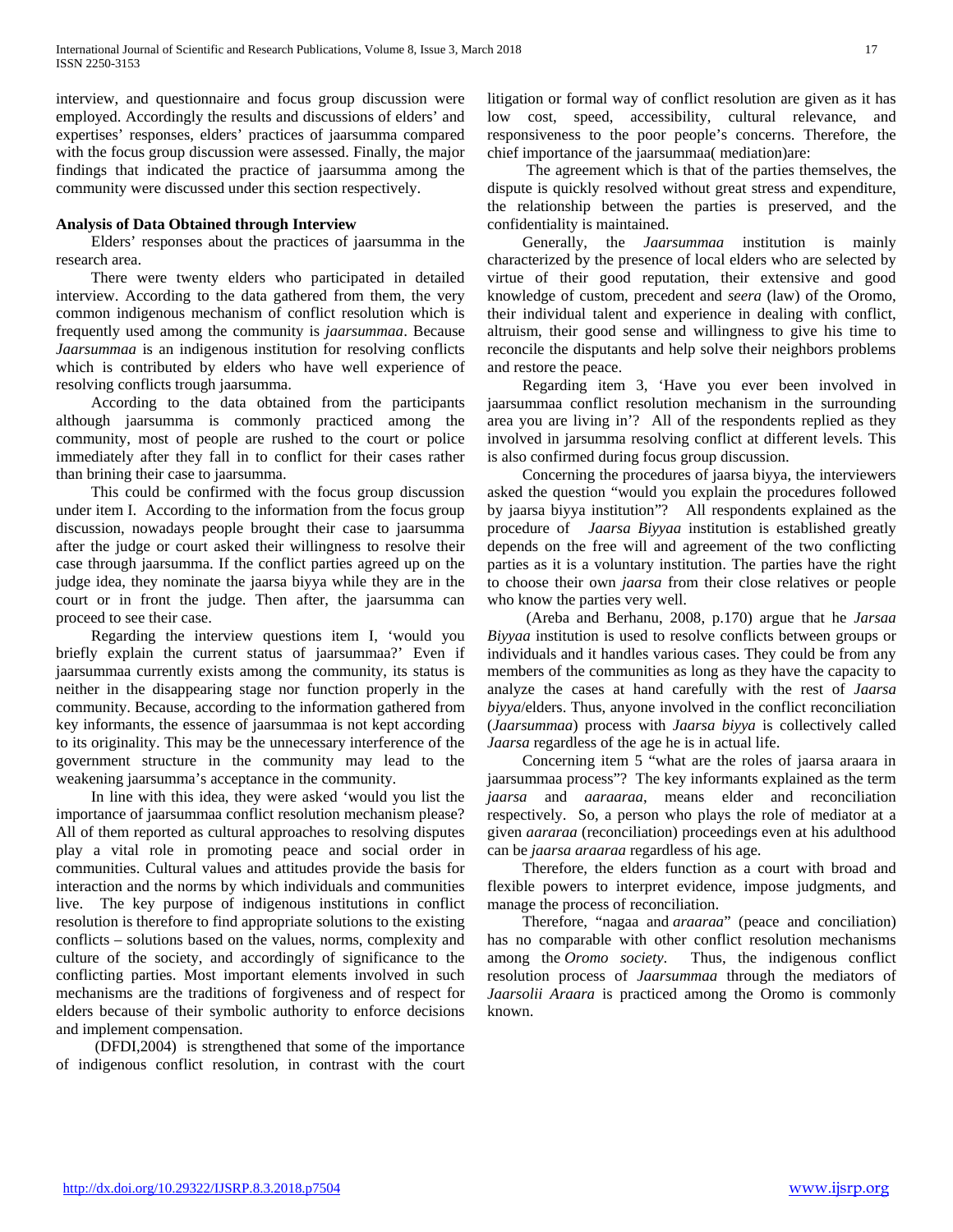| Items                                                                                                                                 | <b>SA</b>     |      | $\mathsf{A}$   |      | <b>UD</b>                |               | DA                       |      | <b>SDA</b>               |               | Total        |      |
|---------------------------------------------------------------------------------------------------------------------------------------|---------------|------|----------------|------|--------------------------|---------------|--------------------------|------|--------------------------|---------------|--------------|------|
|                                                                                                                                       | F             | $\%$ | $\mathbf F$    | $\%$ | $\mathbf{F}$             | $\frac{0}{0}$ | $\mathbf{F}$             | $\%$ | $\mathbf F$              | $\frac{0}{0}$ | $\mathbf{F}$ | $\%$ |
| 1, Practicing jaarsumma is basically a matter of<br>its applicability in the community.                                               | $\mathcal{F}$ |      | $\overline{2}$ |      | $\sim$                   |               | $\overline{\phantom{a}}$ |      | $\overline{\phantom{0}}$ |               | 5            | 100  |
| 2. In resolving conflict, practicing jaarsumma is<br>the most important aspect to focus on compared<br>to court system.               |               |      | 3              |      | $\overline{2}$           |               | $\overline{\phantom{a}}$ |      |                          |               | 5            | 100  |
| 3. I always realize that jaarsumma has to be<br>given prime consideration in the conflict<br>resolution                               | 3             |      | $\overline{2}$ |      |                          |               |                          |      |                          |               | 5            | 100  |
| 4, When I involve in jaarsumma, I always use it<br>to help people understand the importance and<br>preserve it for future generation. | 5             |      | ۰              |      | $\overline{\phantom{a}}$ |               | $\overline{\phantom{a}}$ |      | ۰                        |               | 5            | 100  |
| 5. In using jaarsumma, cultural implications<br>which enable communities to use and keep as<br>heritage is very essential.            | 5             |      |                |      |                          |               |                          |      |                          |               | 5            | 100  |

## **Analysis of Data Obtained through Questionnaire Expertise's response to the theoretical practices of jaarsumma in the community**

Key: SA= Strongly Agree, A= Agree, UD= Undecided, DA= Disagree SDA= strongly disagree Note: strongly agree  $= 5$  Agree  $= 4$  Undecided  $= 3$  Disagree  $= 2$  strongly disagree  $= 1$ 

 Indigenous conflict mediators typically possess moral status, seniority, neutrality and respect of the community; they are acceptable to all parties and demonstrate leadership capacity. Resolutions are generally accepted and respected by all concerned parties (USAID, 2005).

 In this regard, items were designed to ask if expertise understood the practices of jaarsumma in the community. The above depicts that 3(60%), 2(40%) of the respondents confirmed that they strongly agree, and agree with regard to the claim "practicing jaarsumma is basically a matter of its applicability in the community "respectively.

 Likewise, in replying to item Q2, 3(60%), (23.1%), 2(40%) of the respondents respectively stated that they agree, and undecided with the statement that " In resolving conflict, practicing jaarsumma is the most important aspect to focus on compared to court system."

 In relation to this, item 3, the respondents stated that 3(60%), 2(40%) of them strongly agree and agree respectively on the idea of "always realize that jaarsumma has to be given prime consideration in the conflict resolution"

 Concerning items 4 and 5, all respondents strongly agree on the points of jaarsumma, which help people understand the importance and preserve it for future generation and the cultural implications of jaarsummaa enable communities to use and keep as heritage is very essential.

 The process of conflict resolution has to do with how indigenous structures and systems ensure action in bringing peace at the individual and community level relationships. In this respect conflict resolution procedures are generated from general cultural life and daily experiences of living. In this context, indigenous refer to the structures and the units of organization in a community and encompasses also the norms, values, and beliefs that guide social interaction (Kendie and Guri, 2006, p. 333)

## IV. CONCLUSIONS AND RECOMMENDATIONS

 In this chapter, the researcher presents conclusions and recommendations drawn based upon the presentation, analysis and interpretation of data made in chapter four. This study, as mentioned in the previous chapters, was intended to explore the current practices of jaarsumma as indigenous conflict resolution mechanisms. Therefore, to arrive at the whole purposes of the study, three types of data gathering methods (interview, questionnaire and focus group discussion) were used. Thus, the data were gathered through these instruments and were presented, analyzed and interpreted in chapter four. Based on the major findings, the following conclusions and recommendations are forwarded by the researcher.

### Conclusions

 Conflicts are natural to human beings, but the way of resolving them may either escalate or reduce and ultimately solve them. Because of the inevitability of conflict and due to the